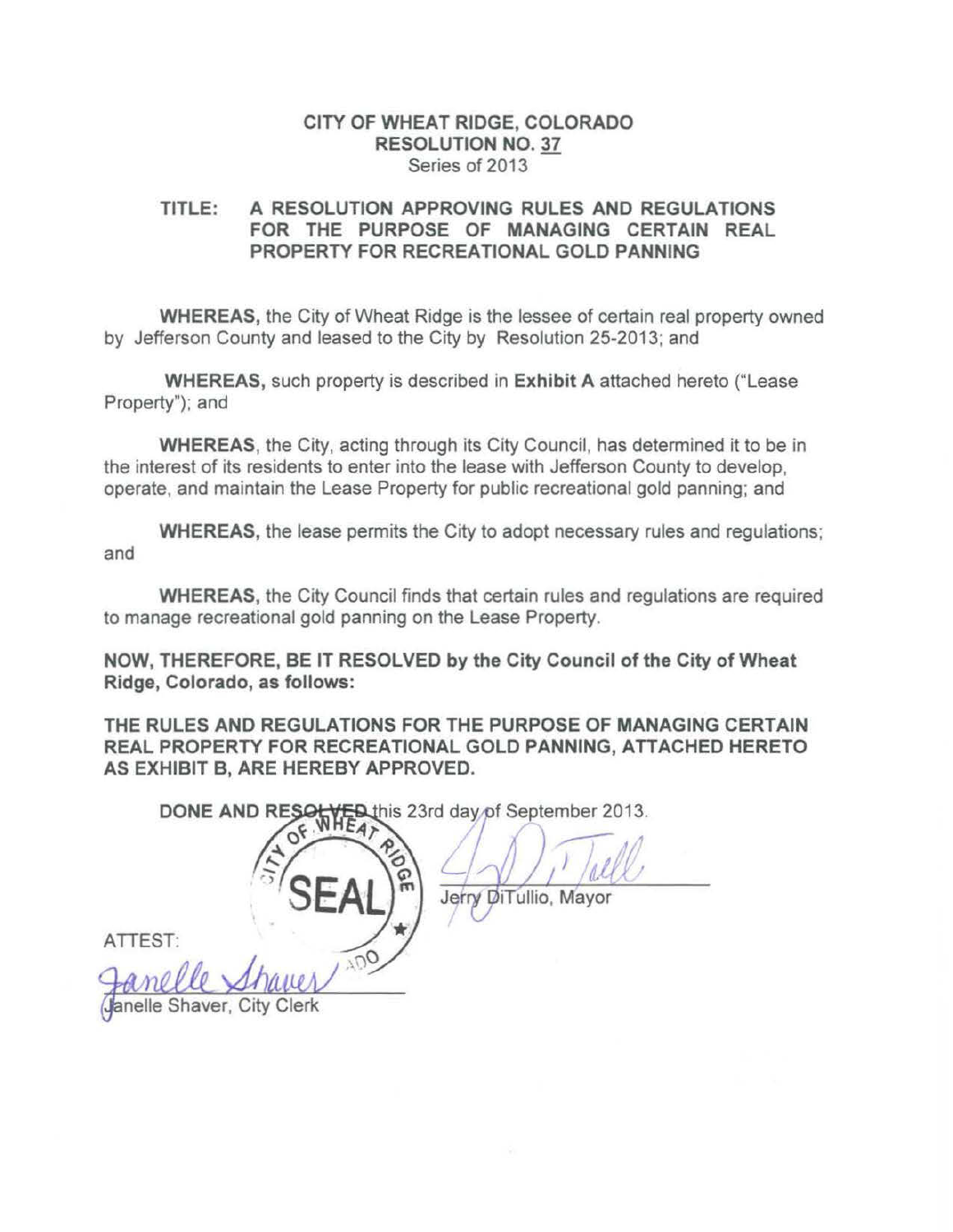## **EXHIBIT A**  LEASE PROPERTY [description/map]

CLEAR CREEK GOLD PANNING LEGAL DESCRIPTION

A PARCEL OF LAND LOCATED IN TRACT C OF CLEAR CREEK CROSSING SUBDNISION FILING NO 1 AS RECORDED IN RECEPTION NUMBER 2011072532 OF THE JEFFERSON COUNTY RECORDS AND ALSO LOCATED IN THE NORTHWEST QUARTER OF THE SOUTHWEST QUARTER OF SECTION 20. TOWNSHIP 3 SOUTH, RANGE 69 WEST OF THE SIXTH PRINCIPAL MERIDIAN CITY OF WHEAT RIDGE, COUNTY OF JEFFERSON, STATE OF COLORADO AND BEING MORE PARTICULARLY DESCRIBED AS FOLLOWS.

ALL THAT PART OF SAID TRACT C LYING NORTHERLY OF THE TRAIL EASEMENT DESCRIBED IN RECEPTION 2011032502 OF THE JEFFERSON COUNTY RECORDS



LAWRENCE L PFIFER, PLS 27612 PREPARED FOR AND ON BEHALF OF JEFFERSON COUNTY JEFFERSON COUNTY OPEN SPACE 700 JEFFERSON COUNTY PARKWAY SUITE 100 GOLDEN, CO 80401 (303)271-5925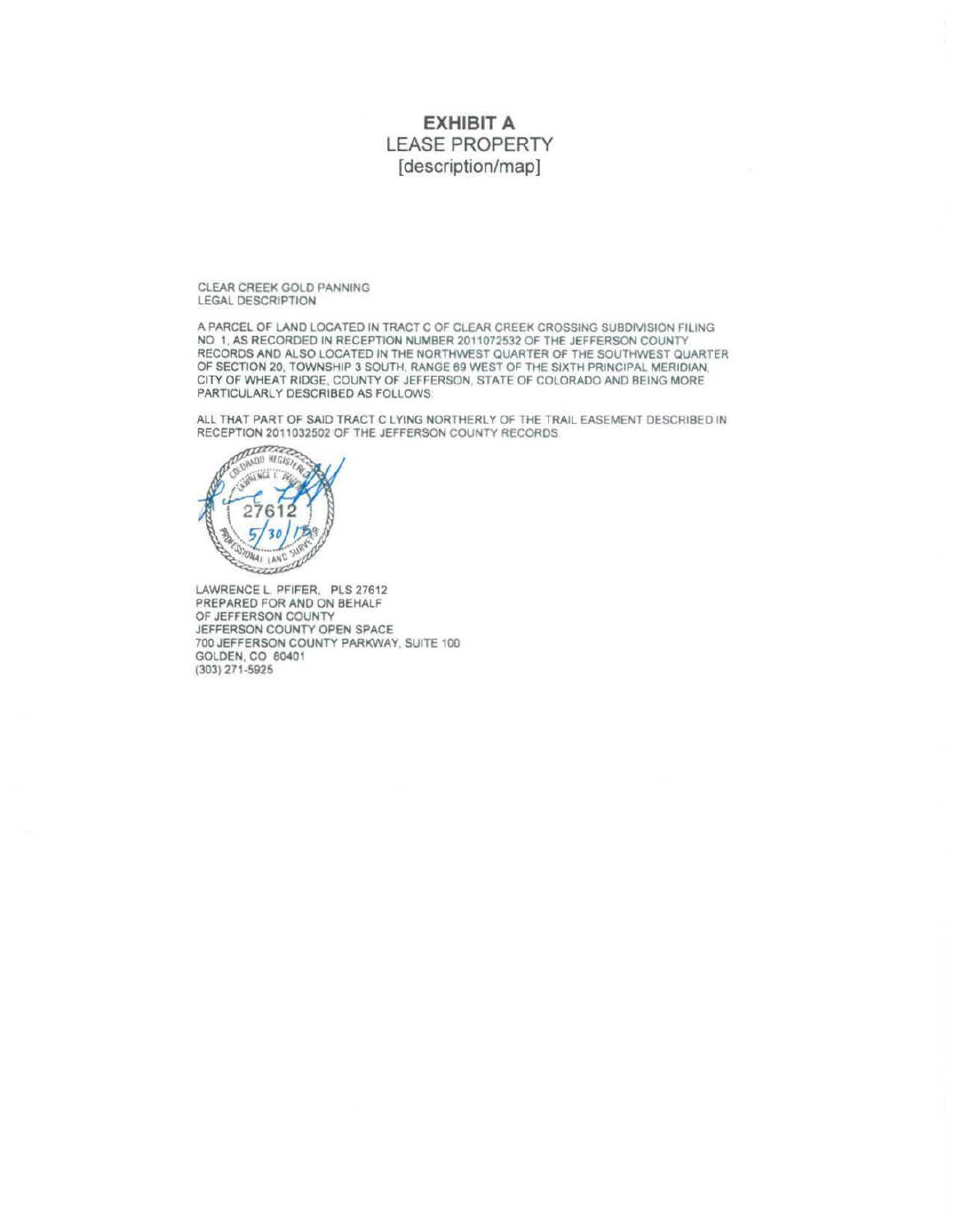